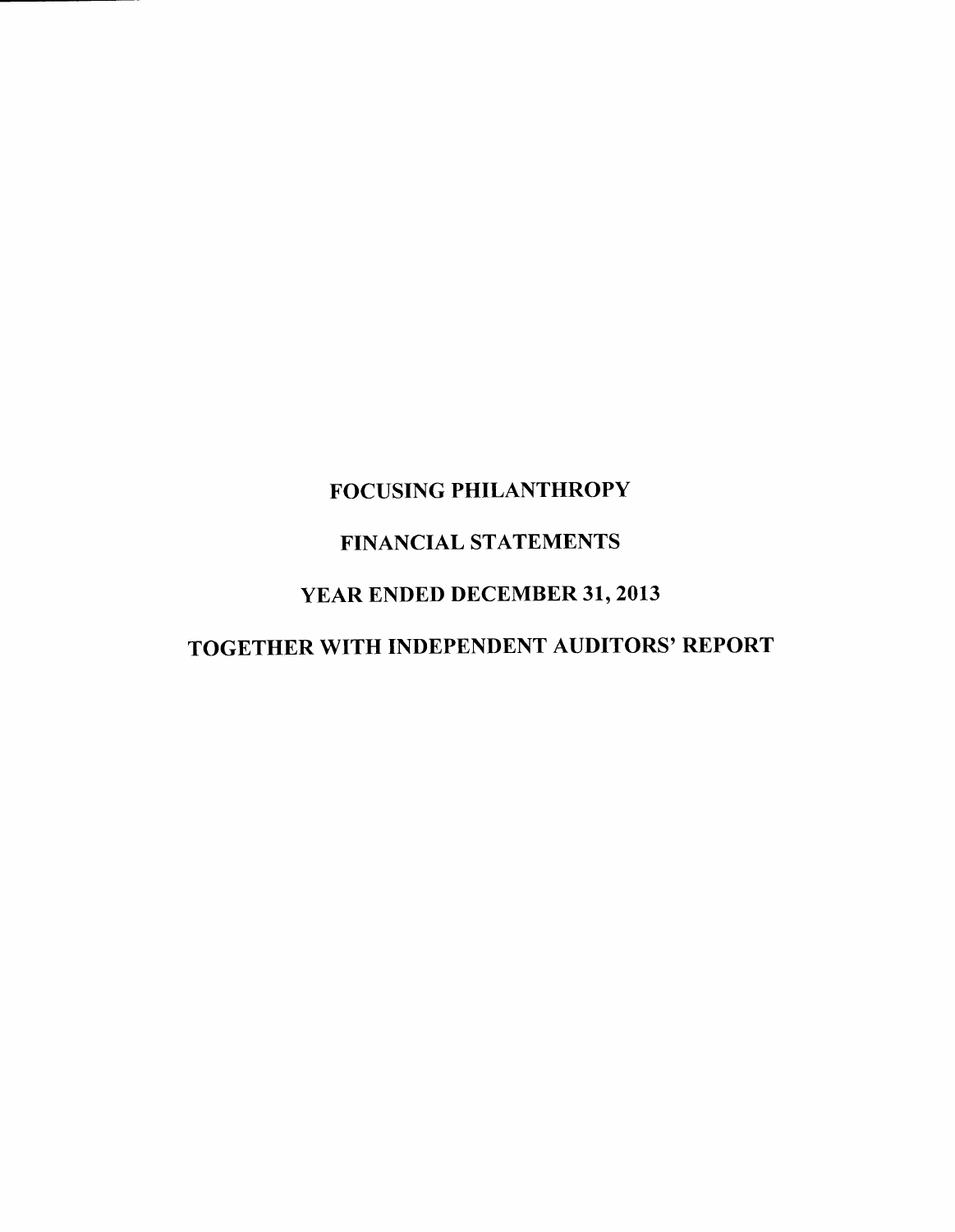# **J. Arthur Greenfield & Co. LLP**

CERTIFIED PUBLIC ACCOUNTANTS FOUNDED 1920

# **INDEPENDENT AUDITORS' REPORT**

The Board of Directors Focusing Philanthropy Los Angeles, California

We have audited the accompanying financial statements of Focusing Philanthropy (a California Non-Profit Corporation), which comprise the statement of financial position as of December 31, 2013, and the related statements of activities and cash flows for the year then ended, and the related notes to the financial statements.

# **Management's Responsibility for the Financial Statements**

Management is responsible for the preparation and fair presentation of these financial statements in accordance with accounting principles generally accepted in the United States of America; this includes the design, implementation, and maintenance of internal control relevant to the preparation and fair presentation of financial statements that are free from material misstatement, whether due to fraud or error.

#### **Auditors' Responsibility**

Our responsibility is to express an opinion on these financial statements based on our audit. We conducted our audit in accordance with auditing standards generally accepted in the United States of America. Those standards require that we plan and perform the audit to obtain reasonable assurance about whether the financial statements are free from material misstatement.

An audit involves performing procedures to obtain audit evidence about the amounts and disclosures in the financial statements. The procedures selected depend on the auditors' judgment, including the assessment of the risk of material misstatement of the financial statements, whether due to fraud or error. In making those risk assessments, the auditor considers internal control relevant to the entity's preparation and fair presentation of the financial statements in order to design audit procedures that are appropriate in the circumstances, but not for the purpose of expressing an opinion on the effectiveness of the entity's internal control. Accordingly, we express no such opinion. An audit also includes evaluating the appropriateness of accounting policies used and the reasonableness of significant accounting estimates made by management, as well as evaluating the overall presentation of the financial statements

We believe the audit evidence we have obtained is sufficient and appropriate to provide a basis for our audit opinion.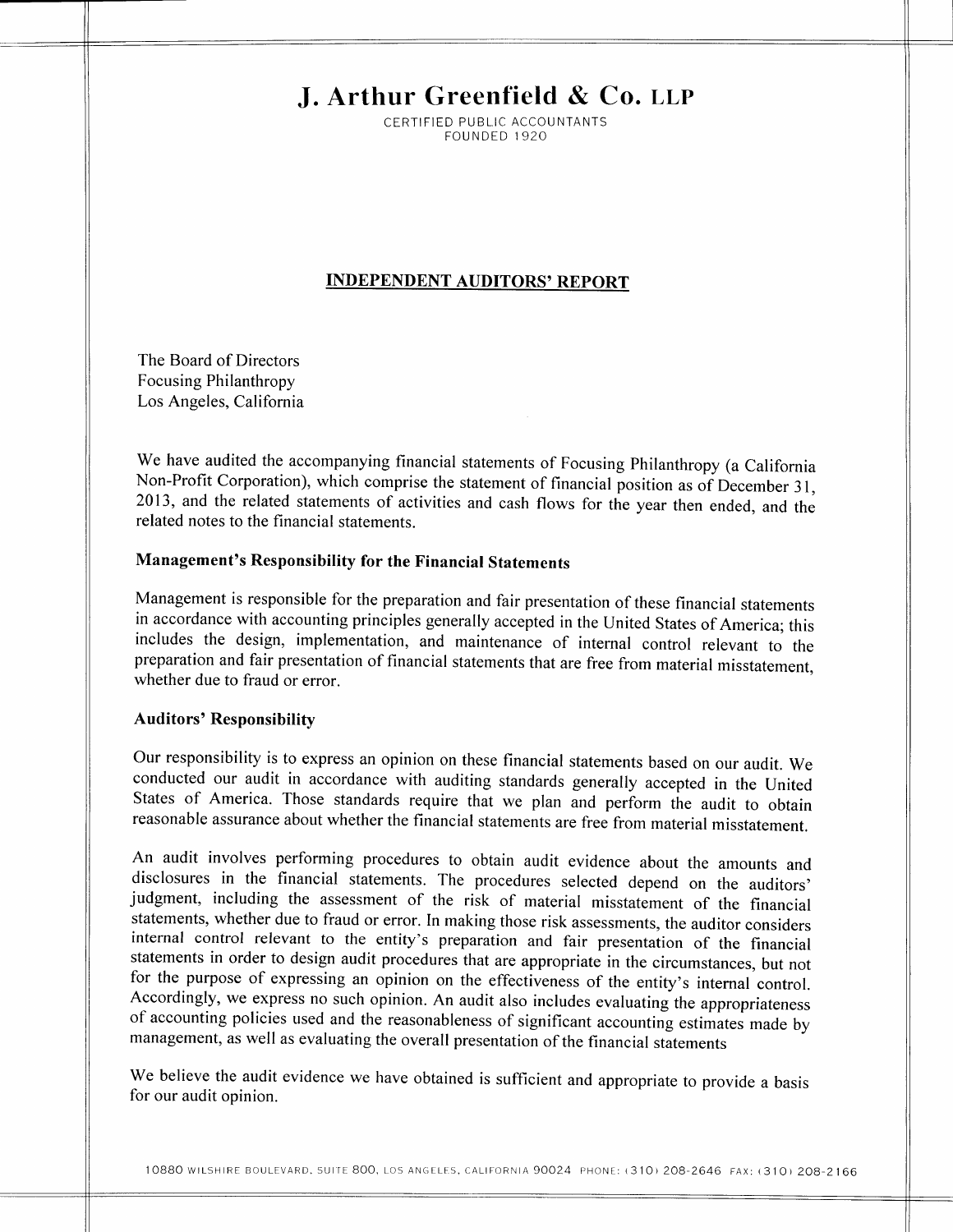# **Opinion**

In our opinion, the financial statements referred to above present fairly, in all material respects, the financial position of Focusing Philanthropy as of December 31, 2013, and the changes in its net assets and its cash flows for the year then ended in accordance with accounting principles generally accepted in the United States of America.

J. Arthu Greenfreitot . Co. LLP

Los Angeles, California August 1,2014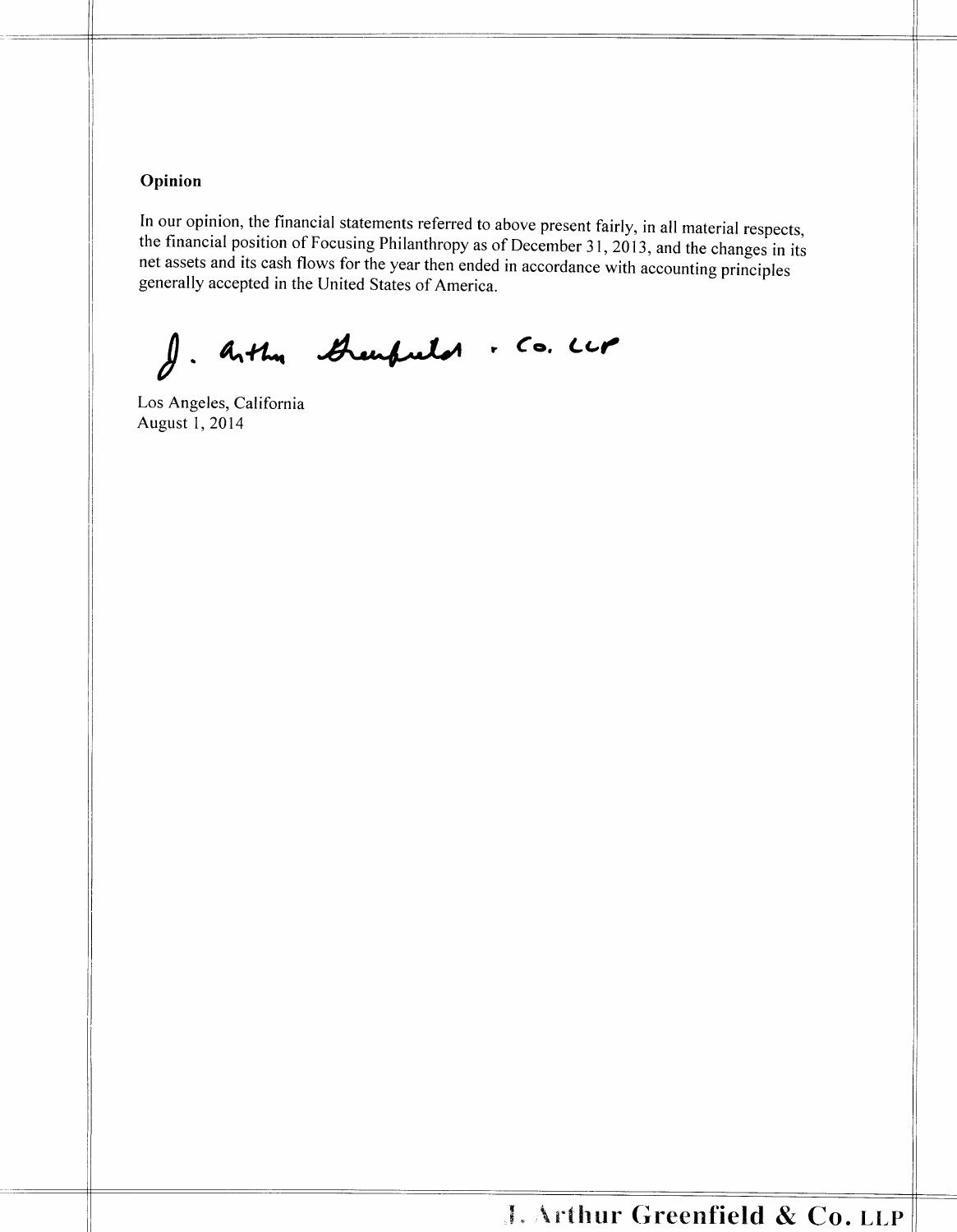# **FOCUSING PHILANTHROPY STATEMENT OF FINANCIAL POSITION AS OF DECEMBER 31, 2013**

## ASSETS

Current Assets:

| Cash                               | \$<br>178,369 |
|------------------------------------|---------------|
| Miscellaneous Receivable           | 306           |
| <b>Total Current Assets</b>        | 178,675       |
| Property & Equipment, Net (Note 4) | 4,185         |
| <b>Total Assets</b>                | \$<br>182,860 |
|                                    |               |

# **LIABILITIES AND NET ASSETS**

| <b>Current Liabilities:</b>                |               |
|--------------------------------------------|---------------|
| <b>Accounts Payable</b>                    | \$<br>11,217  |
| <b>Accrued Expenses</b>                    | 1,085         |
| Credit Card Payable                        | 4,712         |
| Payroll Liabilities                        | 6,900         |
| <b>Total Current Liabilities</b>           | 23,914        |
| Net Assets:                                |               |
| Unrestricted Net Assets (Deficit)          | (30, 466)     |
| Temporarily Restricted Net Assets (Note 3) | 189,412       |
| <b>Total Net Assets</b>                    | 158,946       |
| <b>Total Liabilities and Net Assets</b>    | \$<br>182,860 |

See accompanying notes and independent auditors' report.

# **Arthur Greenfield & Co. LLP**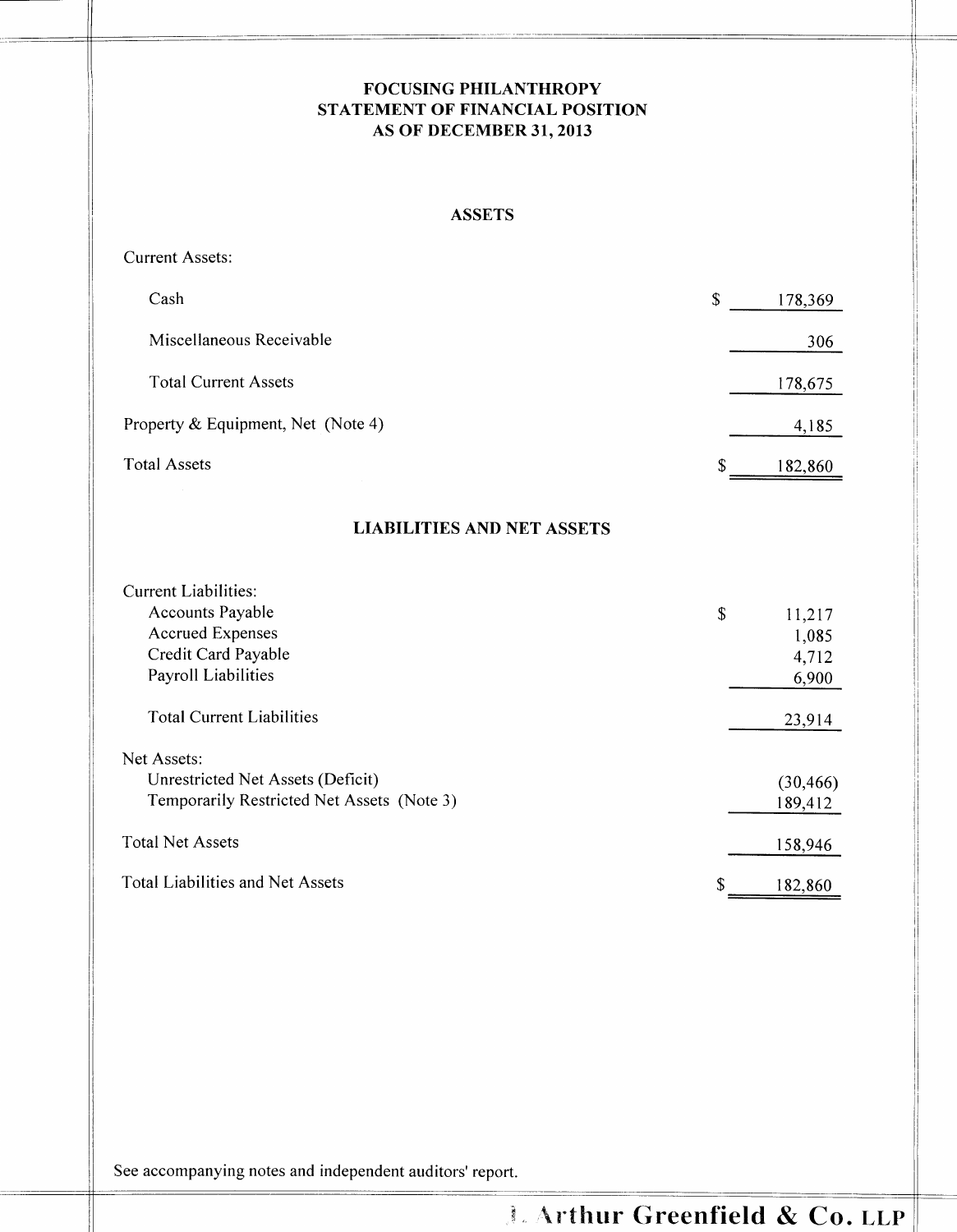# **FOCUSING PHILANTHROPY** STATEMENT **OF ACTIVITIES FOR THE YEAR ENDED DECEMBER 31,2013**

|                                                     | <b>UNRESTRICTED</b>  | <b>TEMPORARILY</b><br><b>RESTRICTED</b> | <b>TOTAL</b> |
|-----------------------------------------------------|----------------------|-----------------------------------------|--------------|
| <b>SUPPORT</b>                                      |                      |                                         |              |
| Contributions Received:                             |                      |                                         |              |
| Contributions Received - Nonprofits (Note 5)        | \$<br>S              | 1,886,360 \$                            | 1,886,360    |
| Contributions Received - General Operating (Note 5) | 214,255              |                                         | 214,255      |
| Donated Services (Notes 1 and 5)                    |                      | 5,091                                   | 5,091        |
| <b>Total Contributions Received</b>                 | 214,255              | 1,891,451                               | 2,105,706    |
| Net Assets Released from Restrictions (Note 3)      | 1,715,739            | (1,715,739)                             |              |
| <b>Total Support</b>                                | 1,929,994            | 175,712                                 | 2,105,706    |
| <b>EXPENSES</b>                                     |                      |                                         |              |
| Program Services                                    | 1,841,984            |                                         | 1,841,984    |
| Fundraising                                         | 72,620               |                                         | 72,620       |
| Management and General                              | 59,693               |                                         | 59,693       |
| <b>Total Expenses</b>                               | 1,974,297            |                                         | 1,974,297    |
| Change in Net Assets                                | (44,303)             | 175,712                                 | 131,409      |
| Net Assets at Beginning of Year                     | 13,837               | 13,700                                  | 27,537       |
| <b>Ending Net Assets</b>                            | \$<br>$(30, 466)$ \$ | 189,412<br>\$                           | 158,946      |

See accompanying notes and independent auditors' report.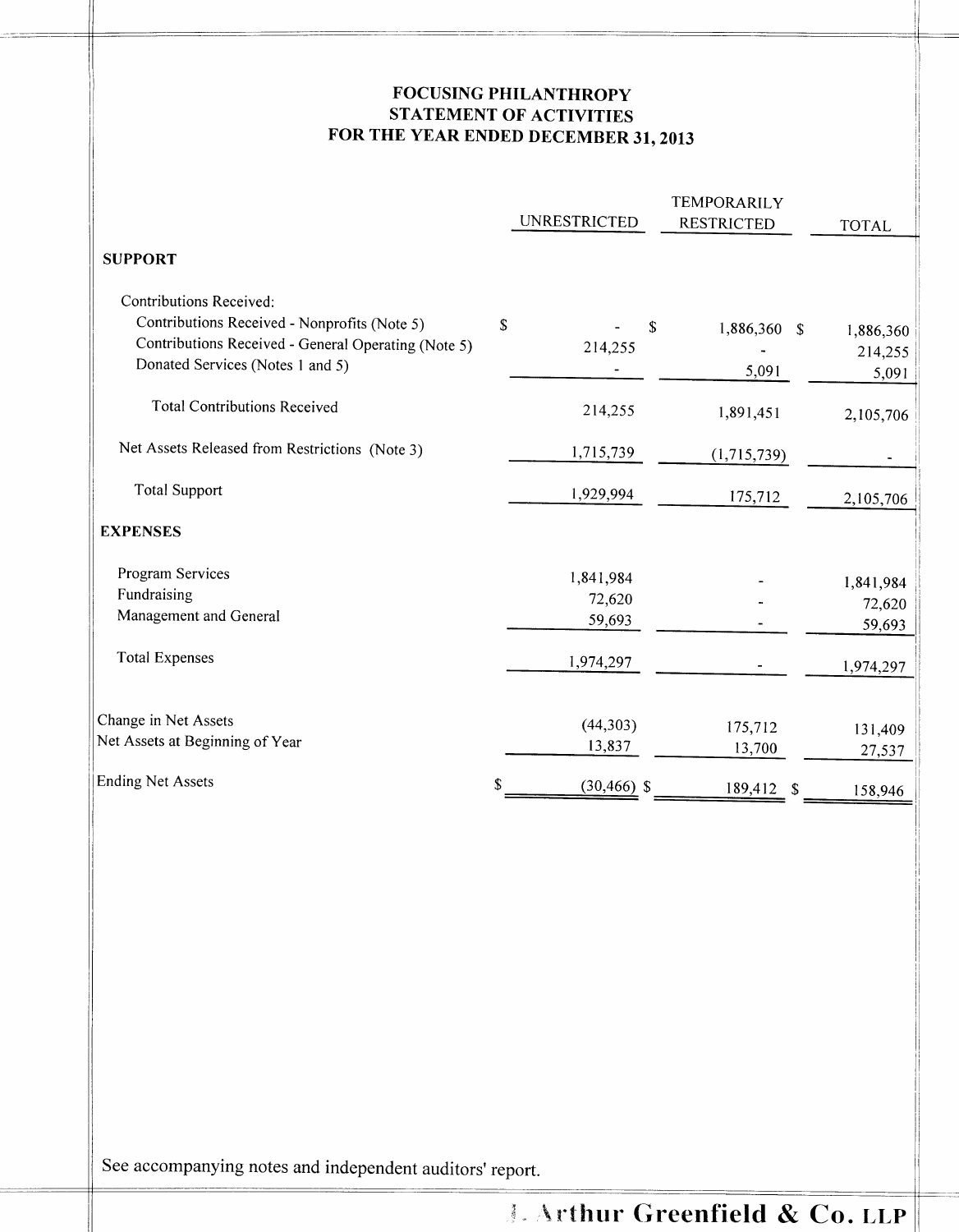# **FOCUSING PHILANTHROPY STATEMENT OF CASH FLOWS FOR THE YEAR ENDED DECEMBER 31, 2013**

| <b>Cash Flows from Operating Activities</b>      |               |
|--------------------------------------------------|---------------|
| Change in Net Assets                             | \$<br>131,409 |
| Adjustments to Reconcile Change in Net Assets to |               |
| Net Cash Provided by Operating Activities:       |               |
| Depreciation                                     | 428           |
| Changes in Operating Assets and Liabilities:     |               |
| Donations Receivable                             | 5,000         |
| Miscellaneous Receivable                         | 1,257         |
| <b>Accounts Payable</b>                          | 1,122         |
| <b>Accrued Expenses</b>                          | 11,584        |
| Grants Payable                                   | (19,600)      |
| Cash Provided by Operating Activities            | 131,200       |
| <b>Cash Flows from Investing Activities</b>      |               |
| Purchases of Property & Equipment                | (4,612)       |
| Net Cash Used by Investing Activities            | (4,612)       |
| Net Increase in Cash                             | 126,588       |
| Cash at Beginning of Year                        | 51,781        |
| <b>Cash at End of Year</b>                       | \$<br>178,369 |

The Organization did not make interest or tax payments in 2013.

See accompanying notes and independent auditors' report.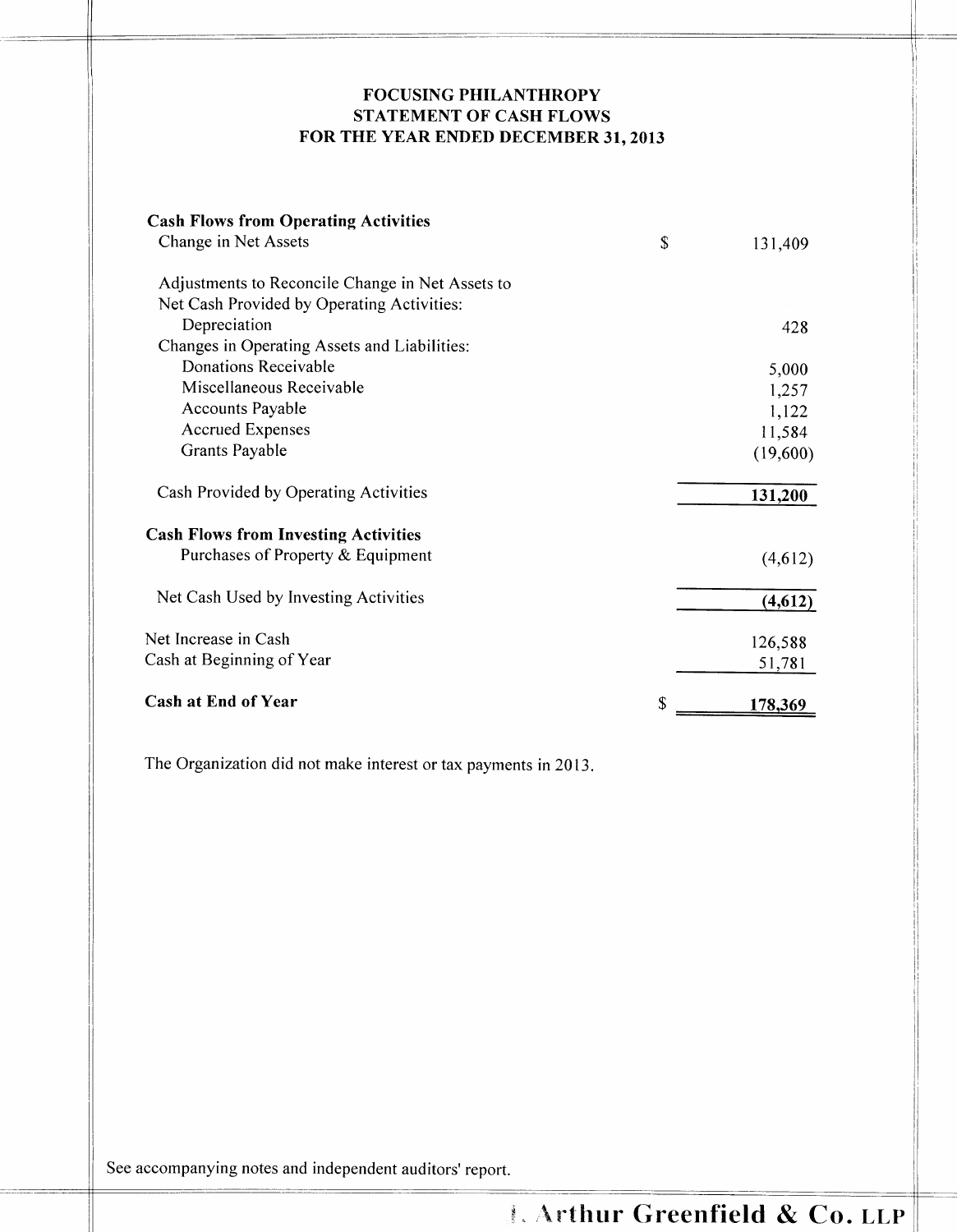# **FOCUSING PHILANTHROPY NOTES TO FINANCIAL STATEMENTS DECEMBER 31, 2013**

#### 1. Nature of Activities and Significant Accounting Policies

#### Nature of Activities

Focusing Philanthropy ("Organization") is a nonprofit corporation that identifies, evaluates and presents opportunities for personal philanthropy, all from the perspective of donors who wish to be confident that funds contributed are achieving the greatest possible impact. Focusing Philanthropy supports organizations and programs which address one or more of their three areas of focus. The Organization's areas of focus are:

- **Increasing Income Programs** that provide the equipment, personnel or financing to permit an individual, family or community to increase their income, and therefore their standard of living, on a sustainable basis.
- **Building Community Infrastructure Programs** that help communities create or acquire the assets needed to improve the quality of life of all residents; community needs may include clean water, access to basic health services, electricity, locally managed credit facilities, etc.
- **Achieving Self-Sufficiency Programs** that encourage and facilitate individual initiative to address serious challenges and improve oneself through access to education, training, improved living conditions, mental health initiatives and the like.

#### Use of Estimates

The preparation of financial statements requires management to make estimates and assumptions. These estimates and assumptions affect the reported amounts of assets and liabilities at the date of the financial statements and the reported amounts of revenues and expenses during the reporting period. Actual results could differ from those estimates.

#### Revenue Recognition

Contributions received are recorded as unrestricted or temporarily restricted support, depending on the existence and nature of any donor restrictions.

When a donor-imposed restriction is satisfied, the donation is reclassified to unrestricted net assets and reported in the statement of activities as net assets released from restrictions.

#### Contributions Made

Unconditional grant payments are recognized as an expense in the period in which they are approved.

See independent auditors' report.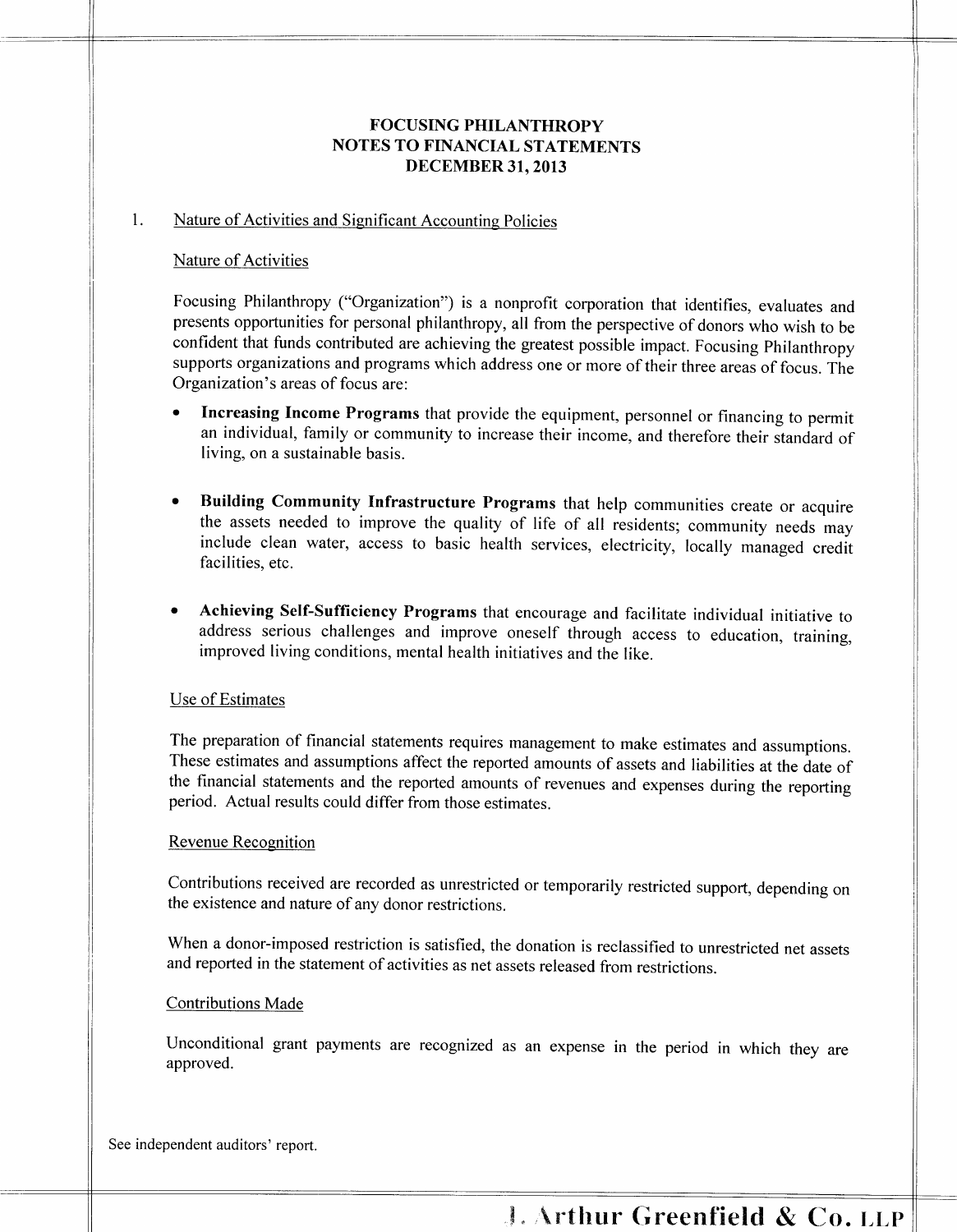# **FOCUSING PHILANTHROPY NOTES TO FINANCIAL STATEMENTS DECEMBER 31, 2013**

#### Income Taxes

The Organization is exempt from Federal income taxes under Internal Revenue Code Section 501(c)(3) and exempt from California income taxes. Consequently, no provision for income taxes is reflected in the financial statements.

#### Functional Expenses

Directly identifiable expenses are charged to program and supporting services. Expenses related to more than one function are charged to program and supporting services based on estimated employee time incurred and resource usage. Management and general expenses include those expenses that are not directly identifiable with any other specific function, but provide for the overall support and direction of the Organization.

#### Property & Equipment

Property and equipment purchases are stated at cost. The Organization capitalizes additions of property and equipment in excess of \$500. Depreciation is calculated on the straight-line method over the estimated useful lives of the assets.

#### Contributed Services

The Organization recognizes contributed services at their fair value if the services have value to the Organization and require specialized skills, are provided by individuals possessing those skills, and would have been purchased if not provided by contributors. The Organization received contributed legal services of \$5,091 for the year ended December 31, 2013.

#### 2. Concentrations

Financial instruments that potentially subject the Organization to concentrations of credit risk include cash balances. The Organization maintains their cash balance in one financial institution. Cash balance held in this account is insured by the Federal Deposit Insurance Corporation (FDIC) up to \$250,000. At the reporting date, the Organization did not have cash in excess of the insured limits.

Concentrations for contributions received arise because 61% of the Organization's contributions received came from three donors for the year ended December 31,2013.

See independent auditors' report.